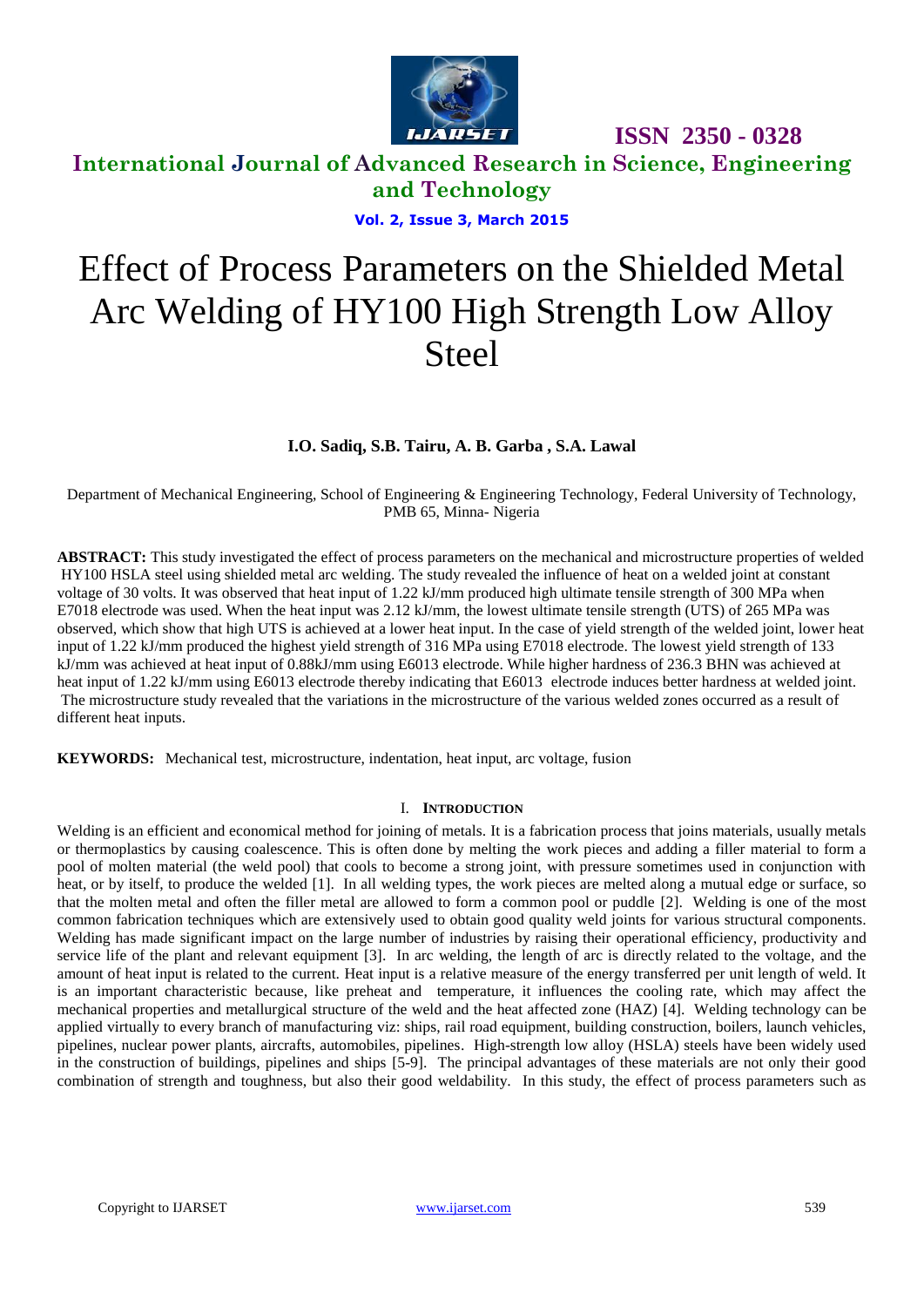

### **ISSN 2350 - 0328 International Journal of Advanced Research in Science, Engineering and Technology**

#### **Vol. 2, Issue 3, March 2015**

welding current, welding speed and type of electrodes on the mechanical and microstructure of shielded metal welding of HY100 high strength low alloy steels were investigated.

#### **II. RELATED WORK**

Most universal engineering materials now consist of steels and they are mainly joined by welding, especially the arc welding process because it is availability, relatively easy to operate and uses consumable electrodes [10]. Yongyutph et al, [11]; Wen et al,[12] and Armentani et al, [13] have equally established that residual stresses have strong influence on weld deformation, fatigue strength, fracture toughness and bulking strength

#### **III. MATERIALS**

In this study, 5 mm thick HY100 high-strength low-alloy (HSLA) steel was used as workpiece material and two different types of electrodes (E6013 and E7013). High-strength low-alloy steel (HSLA) is a type of alloy steel that provides better mechanical properties and greater resistance to corrosion than carbon steel . HSLA steels vary from other steels in that they are not made to meet a specific chemical composition but rather to specific mechanical properties. They have carbon content between 0.05 and 0.25% to retain formability and weldability. Other alloying elements includes manganese and small quantities of copper, nickel, niobium, nitrogen, vanadium, chromium, molybdenum, titanium, calcium, rare earth elements, or zirconium. Copper, titanium, vanadium and niobium are added for strengthening purposes. Because of the higher strength and toughness of HSLA steels, it usually requires between 25 to 30% power to form, as compared to carbon steels. Copper, silicon, nickel, chromium, and phosphorus are added to increase corrosion resistance. Two types of welding electrodes were used for the welding during the experiment .One was general purpose electrode E6013 and the other low hydrogen E7018. Tables 1, 2 and 3 show the composition of HY100 HSLA steel, E6013 electrode and E7013 electrode respectively. The technical specifications for the two electrodes are 3.2 mm of diameter and 350 mm of length.

|          |             | Table 1: Chemical composition of HY100 HSLA steel |               |               |               |               |
|----------|-------------|---------------------------------------------------|---------------|---------------|---------------|---------------|
| Elements | C           | Mn                                                | Si            | Сr            | Ni            | Mo            |
| Wt(%)    | 0.20        | $0.10 - 0.40$                                     | $0.15 - 0.35$ | $1.00 - 1.80$ | $2.25 - 3.50$ | $0.20 - 0.66$ |
|          |             |                                                   |               |               |               |               |
|          |             |                                                   |               |               |               |               |
|          |             | Table 2: Chemical composition of E6013 electrode  |               |               |               |               |
| Elements |             | Si                                                | Mn            | P             |               | S             |
|          |             |                                                   |               |               |               |               |
|          |             |                                                   |               |               |               |               |
| $Wt(\%)$ | $\leq 0.12$ | $\leq 0.35$                                       | $0.3 - 0.6$   |               | $\leq 0.04$   | $\leq 0.035$  |
|          |             |                                                   |               |               |               |               |
|          |             | Table 3: Chemical composition of E7018 electrode  |               |               |               |               |
| Elements |             | Mn                                                | Si            | P             | S             | Mo            |

 $Wt(\%)$  0.07 1.05 0.55 0.016 0.010 0.15

#### **IV. METHODOLOGY**

#### **A). Welding process**

The transformer type general purpose welding machine, Origo<sup>TM</sup> Arc 300 was used for the welding of the HY100 HSLA plates in this experiment. Welding process usually requires current as high as 80A and it can even be as high as 12,000A in spot welding. Low current as low as 5A can also be used in welding of two razor blades together with gas tungsten arc welding. A welding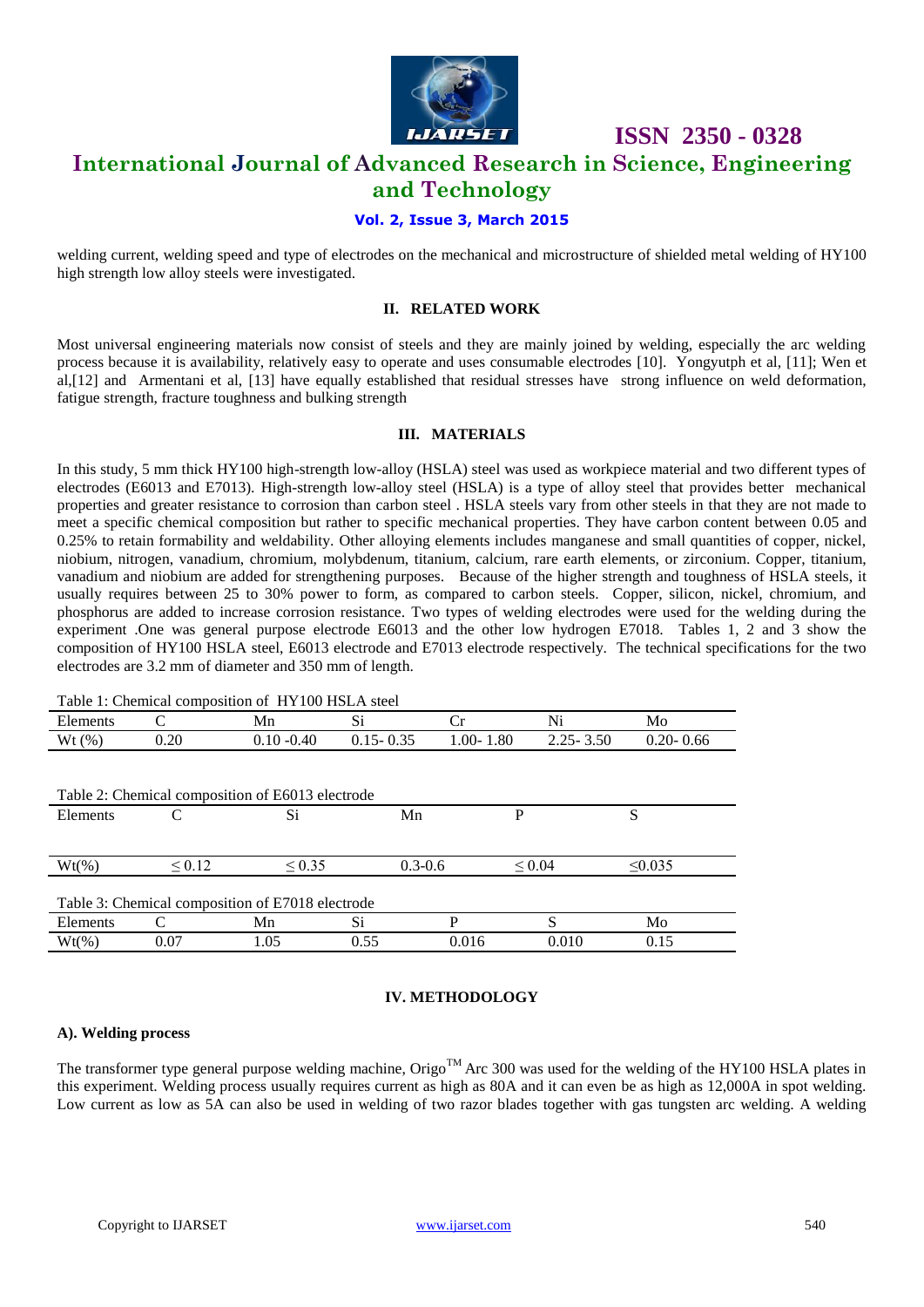

### **ISSN 2350 - 0328 International Journal of Advanced Research in Science, Engineering and Technology**

#### **Vol. 2, Issue 3, March 2015**

power supply can be as simple as a car battery and as sophisticated as a modern machine based on silicon controlled rectifier technology with additional logic to assist in the welding process. In this experiment, two plates were machined to dimension of 200 mm x 75 mm x 5 mm for each set of welding process. They were filed, brushed and thoroughly cleaned. The edge preparation suitable for this weld is V- Butt type. The V groove angle of  $60^0$  and root face of 2 mm was obtained when two pairs of plates were joined together. The edges were cut using grinding machine. Eight pairs of plates were made ready for the study. They were then divided into two groups each to be welded with a different type of electrode and each group with same welding conditions. The root run was firstly done on each of the plates to prepare the groove for the bead to be laid. Laying of the bead was done after the slag was removed from the root bead. The varied welding parameters were electrode type, current and welding speed, while arc voltage was held constant. The primary variable in determining the heat input is the welding current. An increase in amperage means higher deposition rates, deeper penetration and more mixture. The machine setting determines the basic amperage for SMAW. However change in arc length further change amperage. Arc current is reduced by longer arc length. Arc voltage is also directly related to arc length. As the arc length increases, the arc voltage increases. Arc voltage has a direct effect on the heat input computation. It also controls the width of the weld bead [14]. Steady control of arc current and voltage depends on the welder's skill. Welding Speed is defined as the rate of travel of the electrode along the seam or the rate of travel of the work under the electrode along the seam.

$$
Weld travel Speed = \frac{electrode travel}{arc time} \, \text{mm/min}
$$

Heat input is a relative measure of the energy transferred per unit length of weld. Heat input is typically calculated as the ratio of the power (i.e. voltage x current) to the velocity of the heat source (i.e. the arc) as follows:

Heat input rate or arc energy, (Q) = 
$$
\frac{\mathbf{V} \times \mathbf{I} \times \mathbf{60}}{\mathbf{v}}
$$
 J/mm

where V= arc voltage in volts, I = welding current in ampere,  $v =$  speed of welding in mm/min

|     |           | Table 4: Welding Parameters |         |         |          |                 |
|-----|-----------|-----------------------------|---------|---------|----------|-----------------|
| S/N | Electrode | Voltage                     | Current | Time(s) | Speed    | Heat            |
|     | used      |                             | (A)     |         | (mm/min) | input $(kJ/mm)$ |
|     | E6013     | 30                          | 90      | 113     | 106      | 1.530           |
|     | E6013     | 30                          | 90      | 65      | 185      | 0.880           |
|     | E6013     | 30                          | 125     | 113     | 106      | 2.120           |
| 4   | E6013     | 30                          | 125     | 65      | 185      | 1.220           |
|     | E7018     | 30                          | 90      | 113     | 106      | 1.530           |
| 6   | E7018     | 30                          | 90      | 65      | 185      | 0.880           |
|     | E7018     | 30                          | 125     | 113     | 106      | 2.120           |
| 8   | E7018     | 30                          | 125     | 65      | 185      | 1.220           |

In addition to this experimental procedure above, visual inspection which involved non- destructive examination (NDE) techniques to check the quality of welds was equally employed. NDE is capable of increasing the quality of fabrication and reducing the generation of weld defects [14] and it is cheap and simple to carry out. There are three stages of visual inspection, (i) pre-welding, (ii) during welding (iii) post welding inspection. The pre-welding inspection aimed at ensuring that the workpiece is of the right quality, size and that is free from any defects. During the welding inspection, the process was checked to ensure that the procedure complies with the AWS specification. The post-weld inspection was carried out to ensure that the specimen was free from weld cracks, porosity, slag appearance and inclusions, bead size and shape, penetration etc.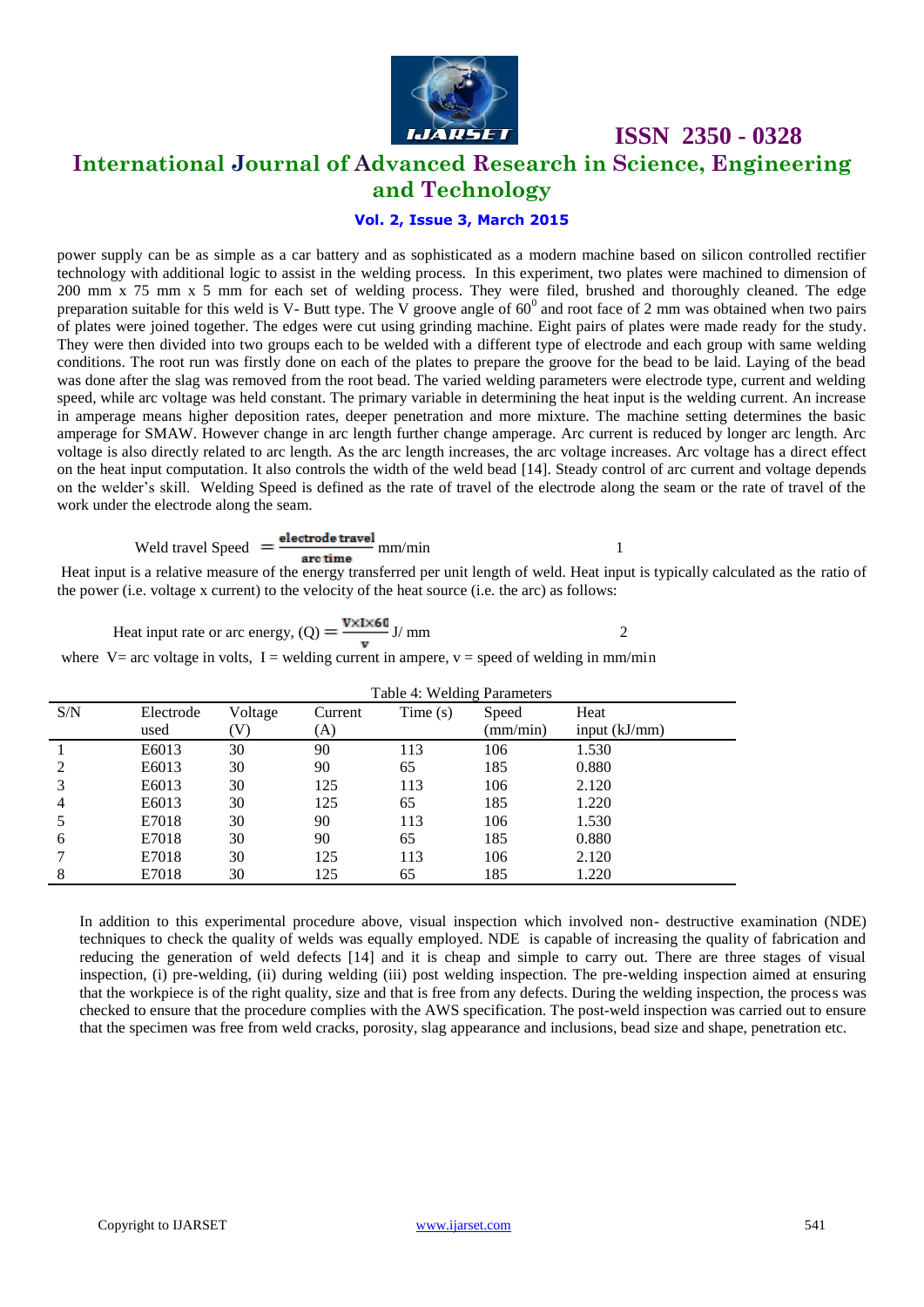

## **International Journal of Advanced Research in Science, Engineering and Technology**

#### **Vol. 2, Issue 3, March 2015**

#### **B) Tensile Test**

The specimen for tensile test was prepared by cutting a section of the plate and machining it to the standard dimension. The specimens were tested for tensile strength using the maekawa testing machine (Model:  $AS^250ACT$ ). The edges of the specimens were fitted to the jaws of the testing machine by means of chuck. They were then subjected to increasing tensile stresses until fracture. The tensile loads as well as the elongation of previously marked gauge lengths in the specimen were measured with the help of load dial of the machine and extensometer respectively. Hooke's law was applied to evaluate elastic range as shown in equations 3 to 5. While the plastic range behaviour of the metal can be expressed using equations 6 and 7.

$$
Stress = \frac{load}{original area} (N/mm^2)
$$

 **ISSN 2350 - 0328**

$$
Strain = \frac{Extension}{original\,guagelength}
$$

Slope (Young" s modulus = 
$$
\frac{stress}{strain}(N/mm^2)
$$
 5

$$
Yield stress = \frac{load \ at \ upper \ yield \ point}{original \ area}(N/mm^2)
$$

*Ultimate tensile strength*(*UTS*) = 
$$
\frac{\text{max } \text{inum load}}{\text{original area}} (N / \text{mm}^2)
$$

Equation (7) is the most important parameter as it is the one used in design in conjunction with a safety factor, and is always quoted when comparing metals and describing their mechanical properties .

#### **C). Hardness Test**

Specimens for hardness test were cut from the plates. Polishing of the surface was required for Brinell hardness test because the presence of grease, oxide scales or debris will significantly affect the hardness values obtained. Although scratches or surface roughness have very small effects on the hardness values measure, they were reduced to ensure accurate result. The steel ball (indenter) was pressed on the surfaces of the specimens for about 30 seconds to provide impressions. The impressions were not distorted and not too deep so as to avoid too much of plastic deformation which might lead to errors of the hardness values. The hardness measurements were taken on 2 mm intervals along the sample thickness starting from the bead centre of the welded metal towards the parent metal. The diameters of the impression were measured using a low magnification microscope thrice and the average value calculated. Brinell hardness value for each of the specimens was then calculated. The typical test uses a 10 mm diameter steel ball as an indenter with a 29 kN force. For softer materials, a smaller force is required; for harder materials, a tungsten carbide ball is substituted for the steel ball. The indentation is measured and hardness calculated as:

$$
BNH = \frac{2P}{\pi D (D - \sqrt{D^2 - d^2})}
$$
\n(8)

where P = applied force (N), D = diameter of indenter (mm) and  $d =$  diameter of indentation (mm)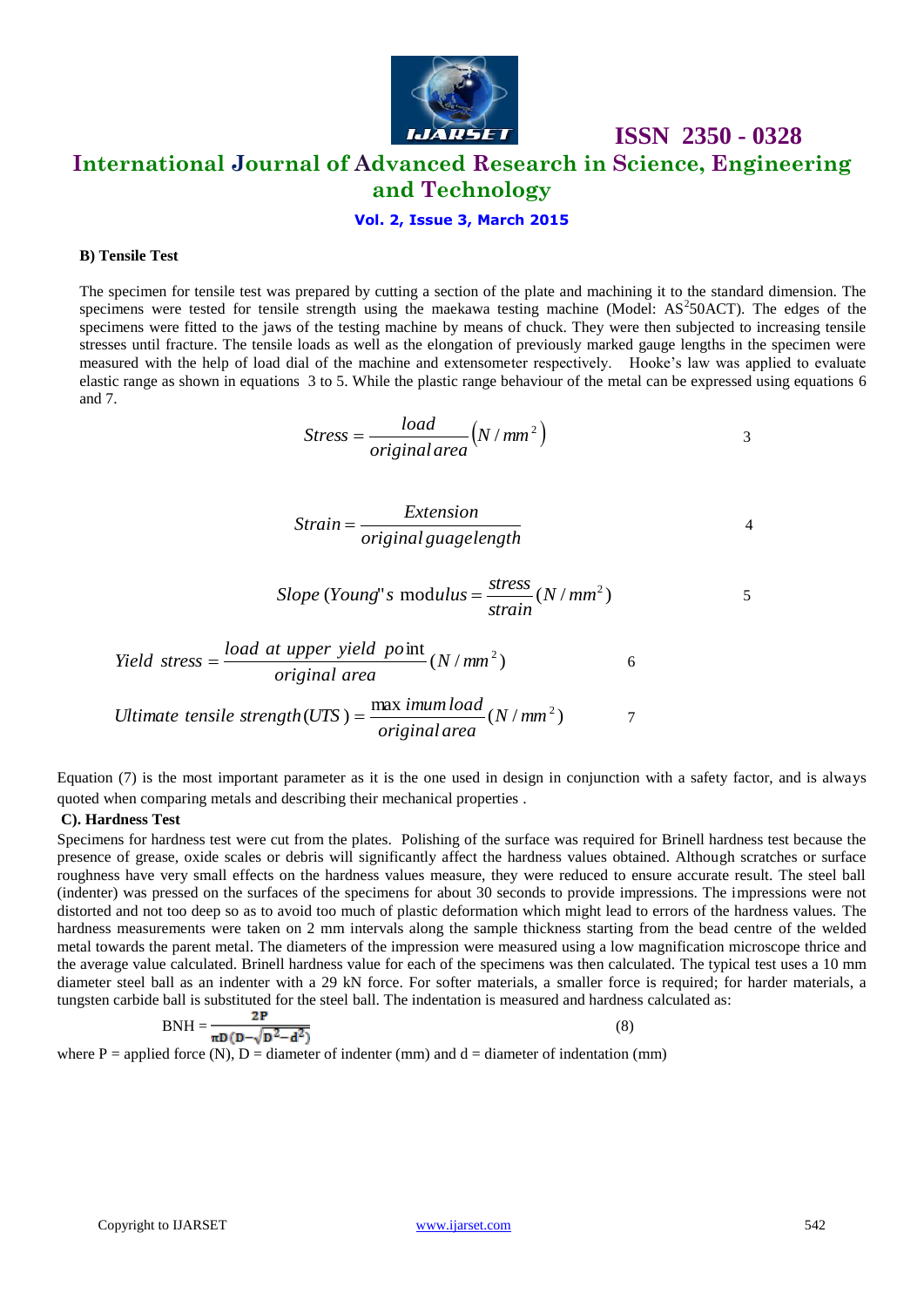

**International Journal of Advanced Research in Science, Engineering** 

### **and Technology**

#### **Vol. 2, Issue 3, March 2015**

BHN is designated by the most commonly used test standards (ASTM E10-12 and ISO 6506–1:2005) as HBW (H from hardness, B from Brinell and W from the material of the indenter e.g tungsten carbide). In former standards HB or HBS were used to refer to measurements made with steel indenters. HBW is calculated in both standards using the SI units as

$$
BHN = 0.102 \frac{2F}{\pi D (D - \sqrt{D^2 - d^2})}
$$
(9)

where  $F =$  applied force (N),  $D =$  diameter of indenter (mm),  $d =$  diameter of indentation (mm)

#### **D) Microstructure Test**

Optical microscope was used for analyzing metallographic specimens. The microscopes magnification range between 50 and 1000, but higher magnifications are possible with specialized oil immersion lenses. The welded samples were sectioned at the fusion zones to make the specimens. Grinding was carried out using emery papers progressively to obtain finer grade. Polishing was carried out carefully to produce mirror like and ridges free surface. The samples were etched with 2% Nital (2% HNO<sub>3</sub> in 98% ethyl alcohol) solution and then dried. The prepared samples were observed using the metallurgical trinocular microscope (Model MM039BOOM) at the magnification of 400X. The microstructures of the fusion zone, heat affected zone and the adjacent base metal for each of the specimens were revealed.

#### **V RESULTS AND DISCUSSIONS**

#### **A). Inspections**

Pre welding inspection of the material was conducted and observation were made as shown in Table 5 and the result for post welding inspection is equally shown in Table 6

| Table 5: Quality of material inspection |                      |                           |
|-----------------------------------------|----------------------|---------------------------|
| S/N                                     | Inspection           | Observation               |
|                                         | Quality              | Good                      |
|                                         | Type                 | The same type of material |
|                                         | <b>Size</b>          | The same size of material |
|                                         | <b>Cleanliness</b>   | Good                      |
|                                         | Freedom from defects | Yes                       |

Table 6: Results for after welding inspection

| S/N | Inspection                    | Results / comments                                  |
|-----|-------------------------------|-----------------------------------------------------|
|     | Appearance of slag            | The colour of slag for E6013 was grey while that of |
|     |                               | E7018 was brown                                     |
|     | HAZ and base metal appearance | Not too different from pre weld condition           |
|     | Porosity                      | The joints are free from porosity                   |
| 4   | Slag inclusion                | The joints are free from slag inclusions            |
|     | Weld cracks                   | No weld cracks                                      |
| 6   | Bead size                     | Bead sizes increases as the current increases       |
|     | Bead shape                    |                                                     |
| 8   | Deposition of the electrodes  | Deposition increases as the speed decreases         |
| 9   | Penetration                   | Penetration is better for a lower speed             |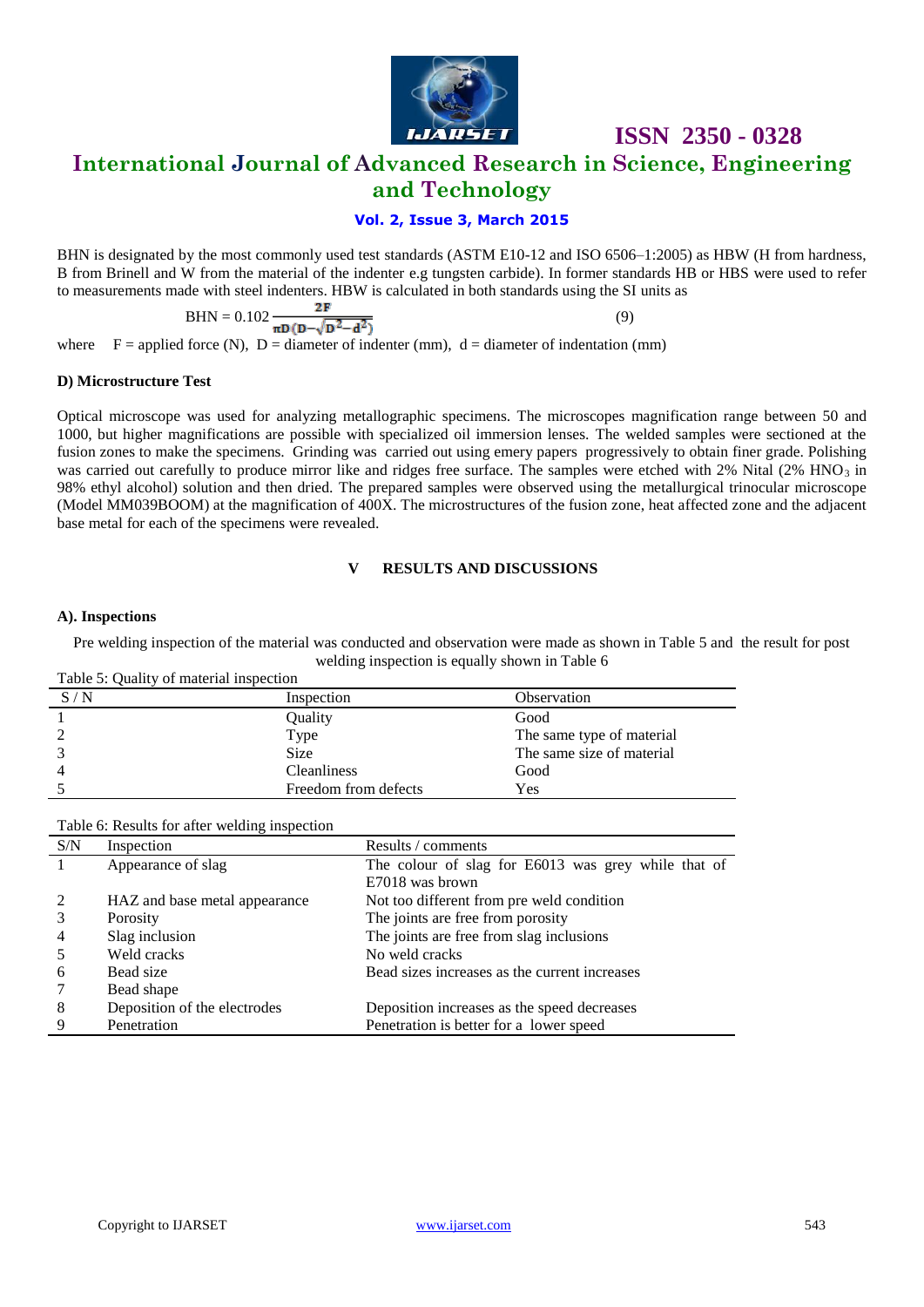

## **International Journal of Advanced Research in Science, Engineering and Technology**

 **ISSN 2350 - 0328**

#### **Vol. 2, Issue 3, March 2015**

#### **B) Tensile Strength**

The ultimate tensile and yield strength properties of the specimens were displayed in Table 7 and 8 and the variation of tensile properties with the process parameters are shown in Figures 1 and 2 for the variation of ultimate tensile and yield stress with heat input rate.

|                      |      | Table 7. Ultimate tensile strength |     |     |
|----------------------|------|------------------------------------|-----|-----|
| S/N                  |      |                                    |     |     |
| UTS (MPa) with E6013 | 285  | 270                                | 265 | 290 |
| UTS (MPa) with E7018 | 290  | 280                                | 270 | 300 |
| Heat $(KJ/mm)$ input | . 53 | ).88                               |     |     |

|                                      |       | Table 8: Yield strength |       |            |
|--------------------------------------|-------|-------------------------|-------|------------|
| S/N                                  |       |                         |       |            |
| Yield Strength (MPa)<br>with $E6013$ | 250.0 | 133.3                   | 266.7 | <b>200</b> |
| Yield Strength (MPa)<br>with E7018   | 199.3 | 256.7                   | 183.3 | 316.7      |
| Heat $(KJ/mm)$ input                 | 1.53  | 0.88                    | 2.12  |            |

Figure 1 shows the joint with the highest ultimate tensile strength of 300MPa welded with E7018 at heat input value of 1.22 kJ/mm. The least UTS value of 265MPa using E6013 was recorded for the heat input of 2.12 kJ/mm. The values of ultimate



Figure 1: Variation of ultimate tensile strength with Heat input

From the above results of ultimate tensile test, it can be deduced that the ultimate tensile strength is higher at lower heat input. At higher speed, the heat input is lowered which resulted into a better improvement of ultimate tensile properties of the material. It also shows that welding with the E7018 electrode gave higher ultimate tensile.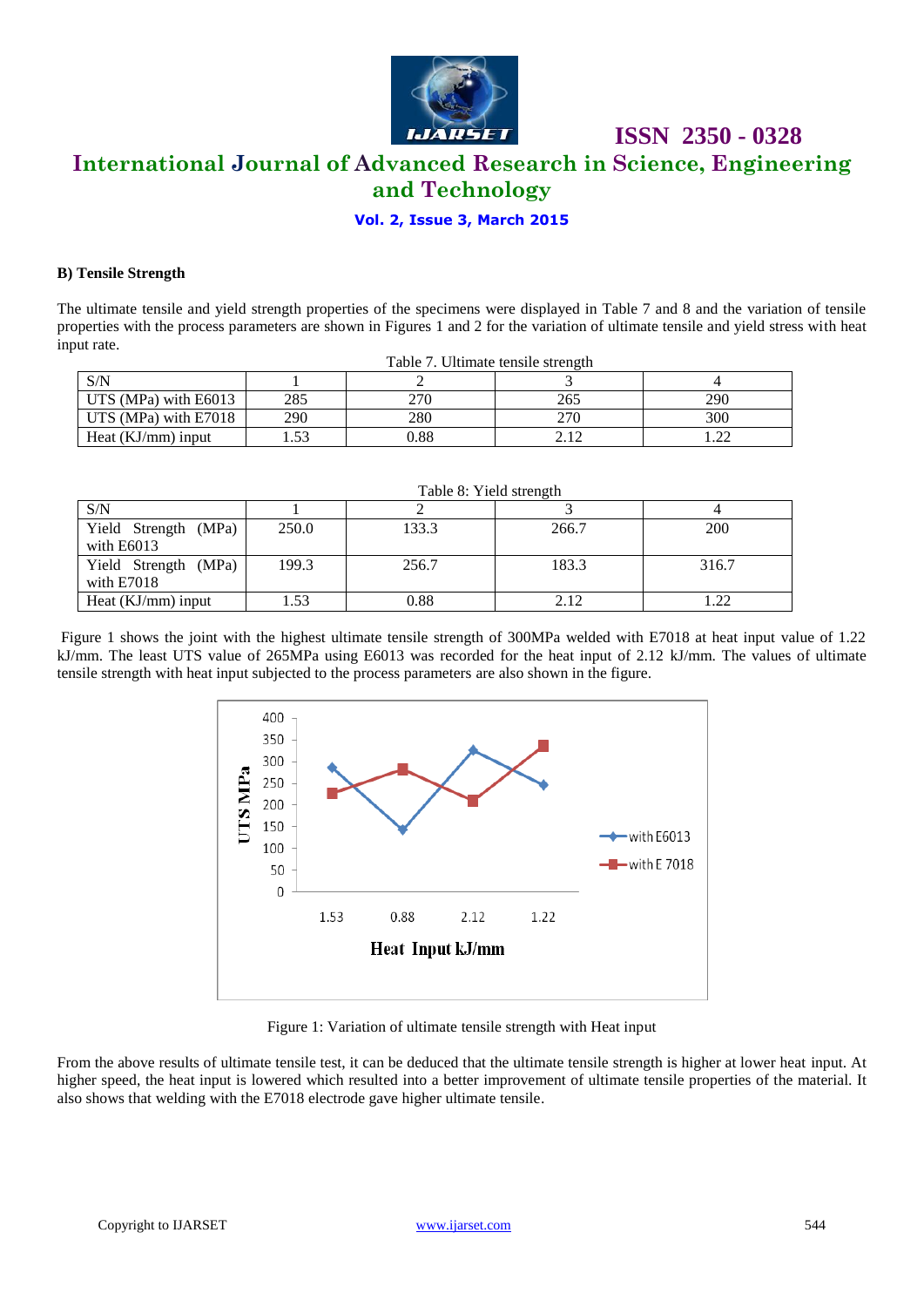

## **ISSN 2350 - 0328 International Journal of Advanced Research in Science, Engineering and Technology**

#### **Vol. 2, Issue 3, March 2015**

Figure 2 show the best joint in terms of yield strength of 316.7MPa with heat input of 1.22 kJ/mm when E7018 was used. It followed by welded joint that has yield strength of 266.7MPa welded with E6013 at the heat input of 2.12 kJ/mm. The best joint in terms of ductility has the percentage elongation of 10.1. It was welded with E6013 at the heat input of 1.22 kJ/mm followed by the joint having the percentage elongation of 9.6, welded with E6013 at 0.88 kJ/mm.



. Figure 2: Variation of yield strength with heat input

From the above results of yield strength, it can be deduced that the yield strength is higher at lower heat input. At higher speed, the heat input is lowered which resulted into a better improvement of yield strength properties of the material. It also shows that welding with the E7018 electrode gave higher yield strength.

#### **C). Hardness**

The hardness was affected by the heat input as shown in Table 9 and Figure 3. The highest hardness value of 236.3 HBN was recorded for the heat input of 1.22 kJ/mm when it was welded with E6013 electrode. The lowest hardness value of 103.7 HBN was recorded for the heat input of 2.12 kJ/mm for E6013 electrode.

|                      | Tuble 9. Republic Ibi Thurchies Test |       |       |       |              |
|----------------------|--------------------------------------|-------|-------|-------|--------------|
| S/N                  |                                      |       |       |       |              |
| Hardness             | Value(with                           | 150.4 | 150,4 | 130.7 | 236.3        |
| E6013)               |                                      |       |       |       |              |
| Hardness             | Value(with                           | 103.7 | 105.4 | 123.8 | 103.7        |
| E7018)               |                                      |       |       |       |              |
| Heat $(KJ/mm)$ input |                                      | 1.53  | 0.88  |       | ററ<br>. . 22 |

|  | Table 9: Result for Hardness Test |  |
|--|-----------------------------------|--|
|  |                                   |  |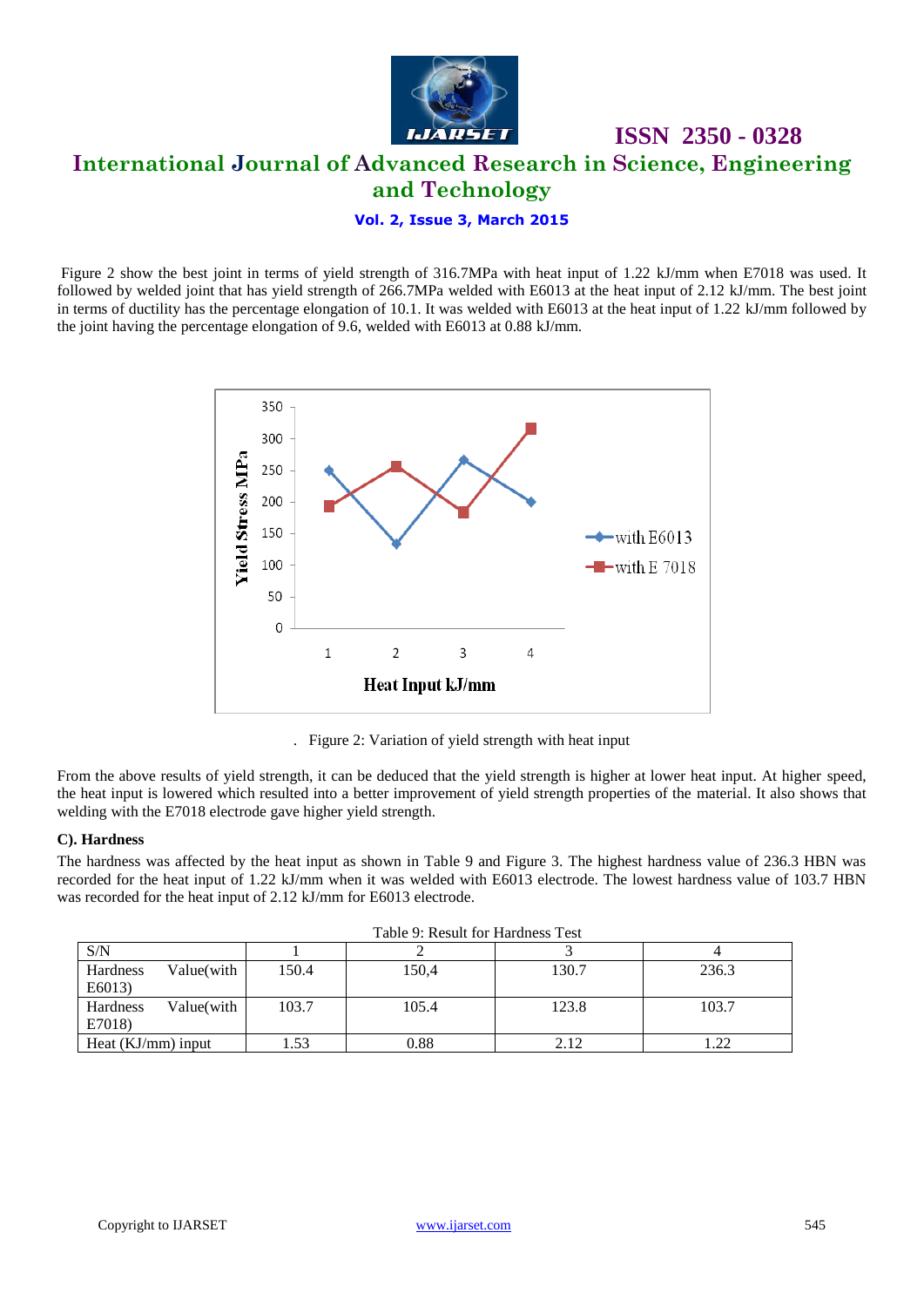

**International Journal of Advanced Research in Science, Engineering and Technology**

**Vol. 2, Issue 3, March 2015**



Figure 3: Variation of Hardness Values with Heat input

#### **D) Microstructure**

Plate  $1 - 8$  revealed the variations in the microstructure of the various welded zones as a result of different heat inputs. These determine the grain sizes and compositions of the phases present. As it can be seen, the final microstructures of the welded zones are different from one another and these determine the mechanical properties of the final welded joints. The finest grain size has the highest tensile strength alongside with good hardness value. The results for the metallographic examinations of the various specimens are showed in Plate  $1 - 9$ .

Plate 1 is the microstructure of received HY100 HSLA steel. The bright region indicates ferrite crystals with boundaries. The dark areas indicate the alloy carbide content in the steel. The ferrite iron is also known as  $α$ -iron with BCC structure. The carbon content in the alloy carbide is about 0.2%. The structure of the alloy carbide is of very fine dispersion in the pure ferrite matrix. The ferrite iron is responsible for ductility, good tensile strength and impact strength of this metal. The distortion of the pearlitic phase to produce alloy carbide by the alloying elements (Ni, Mo, Mn & Nb) eliminates toughness reducing the effect of a pearlitic volume fraction but still maintains and increases the material strength by refining grain size.

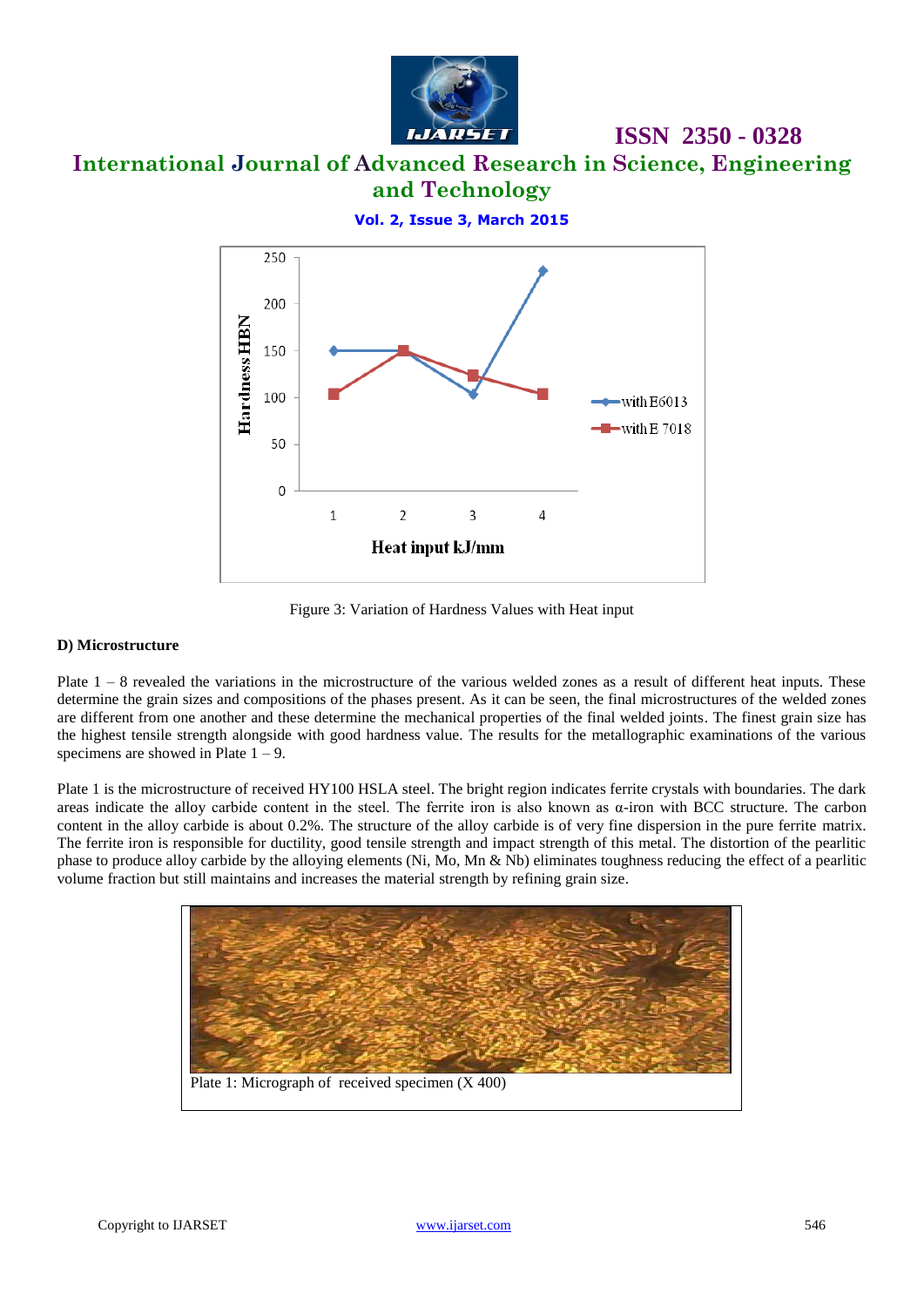

*<b>IBSR 2350 - 0328* 

**International Journal of Advanced Research in Science, Engineering and Technology**

#### **Vol. 2, Issue 3, March 2015**



Plate 2. Micrograph of specimen subjected to heat input of 1.53kJ/mm using E6013 (X 400)



Plate 4. Micrograph of specimen subjected to heat input of 0.88kJ/mm using E6013 (X 400)



Plate 3. Micrograph of specimen subjected to heat input of 1.53kJ/mm using E7018 (X 400)



Plate 5. Micrograph of specimen subjected to heat input of 0.88kJ/mm using E7018 (X 400)





Plate 6. Micrograph of specimen subjected to heat input of 2.12kJ/mm using E6013 (X 400)

Plate 7. Micrograph of specimen subjected to heat input of 2.12kJ/mm using E7018 (X 400)

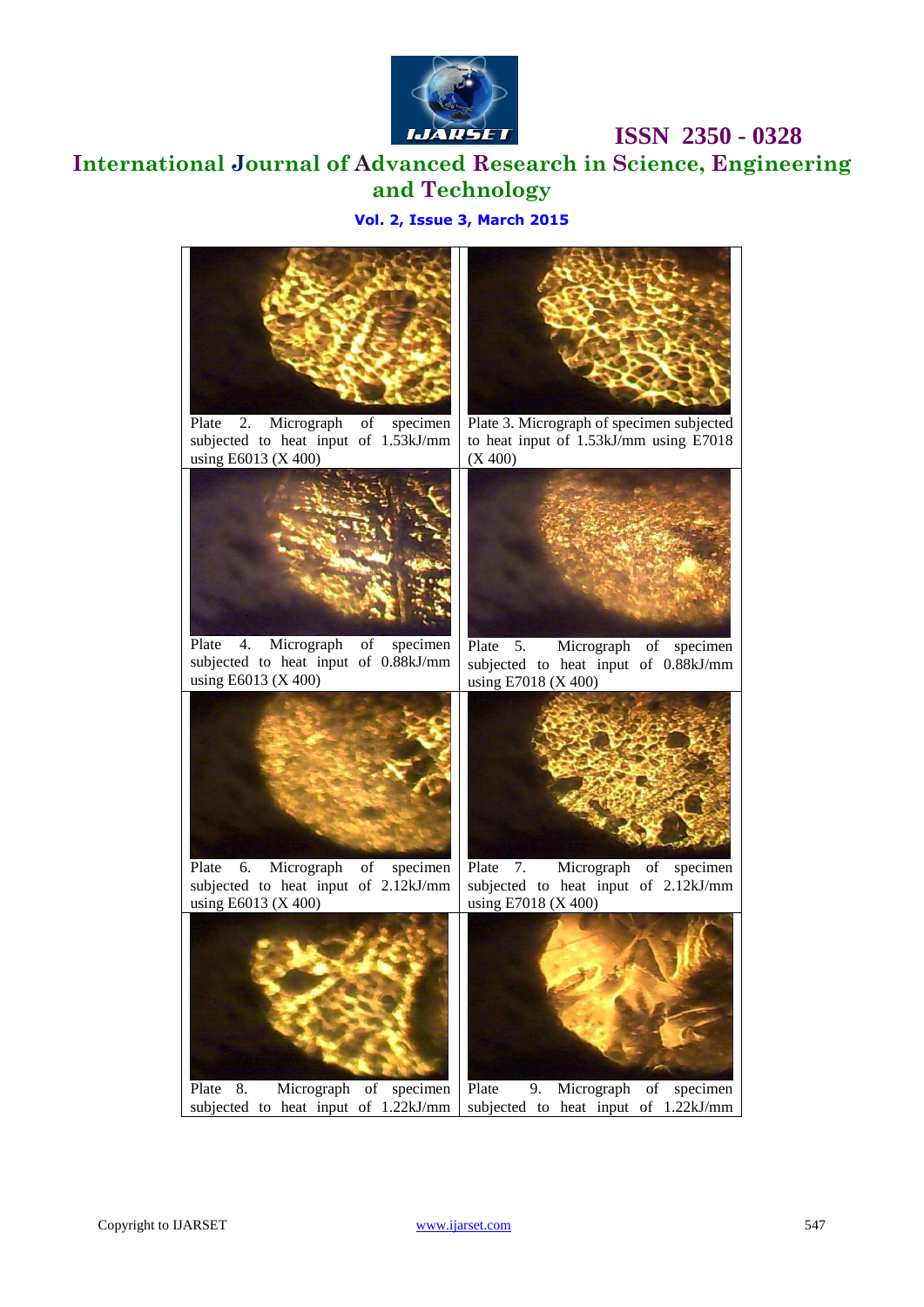

**International Journal of Advanced Research in Science, Engineering** 

### **and Technology**

#### **Vol. 2, Issue 3, March 2015**

| using E6013 $(X 400)$ | using E7018 $(X 400)$ |
|-----------------------|-----------------------|

Plate 2 micrograph shows a fusion zone of a material welded under the conditions of 90A current, 106 mm/min speed resulting in a heat input value of 1.53 kJ/mm and using E6013 electrode. This micrograph revealed deposition of alloy carbide in ferrite matrix along grain boundaries. The diffusion is non-uniform. Clusters of alloy carbide/ pearlite are seen at points close to the edge. Presence of small amount of ledeburite is noticed in this microstructure. Very scanty blow holes are also seen. The structure enhances good ultimate tensile strength and hardness properties.

Plate 3 shows the micrograph for the material welded at current of 90A, speed of 106 mm/min resulting with heat input value of 1.53kJ/mm and using E7018 electrode. The micrograph shows the fine grains of well diffused alloy carbide in the ferrite matrix. The low heat input which is responsible for higher cooling rates ensures very limited grain growth in the microstructure. The fine structure accounts for good tensile strength and hardness. Higher percentage (like 60%) of ferrite in the microstructure still makes the steel ductile. Very scanty blowholes are present. This shows that the joint is almost defect- free.

Plate 4 shows micrograph of a welded joint at the current of 90A, speed of 185 mm/min resulting in a heat input value of 0.88 kJ/mm and using E6013 electrode. The precipitate of alloy carbide is seen to be both diffused and dendrite in nature. The concentration is mostly along the grain boundaries and the edge of the zone and more blow holes are seen.

Plate 5 shows the micrograph of a joint welded with current of 90A and a speed of 185 mm/min resulting in a heat input value of 0.88 kJ/mm and using E7018 electrode. The heat input is moderately low. This accounts for faster cooling rate with little grain growth. The structure has a very fine grain, while the proportions of ferrite and the solute compositions are almost the same. The mechanical properties of this joint were more enhanced.

Plate 6 shows the micrograph of welded joint at high current of 125A and speed of 106 mm/min resulting in a heat input value of 2.12 kJ/mm with E6013 electrode. The structure was predominantly fine grains of alloy carbide in the ferrite matrix. But a section was seen where scanty equi-axed alloy carbide was uniformly diffused in the ferrite matrix. Though the heat input is high, the finer grains were as a result of low speed which accounted for deeper penetration. The mechanical properties were good but comparatively lower than that obtained for low heat inputs.

Plate 7 shows the micrograph of a welded joint subjected to the conditions of 125A, speed of 106 mm/min resulting in a heat input value of 2.12 kJ/mm and with E7018 electrode. The alloy carbide has equi-axed structure uniformly scattered in the ferrite matrix. The grain growth was comparatively higher, thus a coarse structure was enhanced. The patches of alloy carbide are larger and are also formed at the edge of the fusion zone. This structure accounts for lower mechanical properties.

Plate 8 shows micrograph of welded joint at a current of 125A, 185mm/min speed using E6013 electrode. The heat input is 1.22KJ/mm. The micrograph reveals well diffused equi-axed compound of cementite and alloy carbide in the ferrite matrix. Also depositions of the cementite/ alloy carbide precipitate were seen. The clusters formed along the edge were uniform. The combine precipitation strength and transformation strength in the acicular ferrite matrix at the base metal was not too distorted as the heat input was not too high. The structure shows that the joint has good mechanical properties.

Plate 9 micrograph shows the recrystallization of alloy carbide and small amount of cementite during heating. The joint was subjected to the current of 125A and speed of 185 mm/min resulting in heat input value of 1.22 kJ/mm with E7018 electrode. The structure was finer but not well diffused in the ferrite matrix.

#### **VI CONCLUSIONS**

The effect of input parameters on the mechanical and microstructure properties of welded HY100 HSLA steel revealed that samples welded at lower heat input have the best mechanical properties in terms of ultimate tensile strength and hardness values.